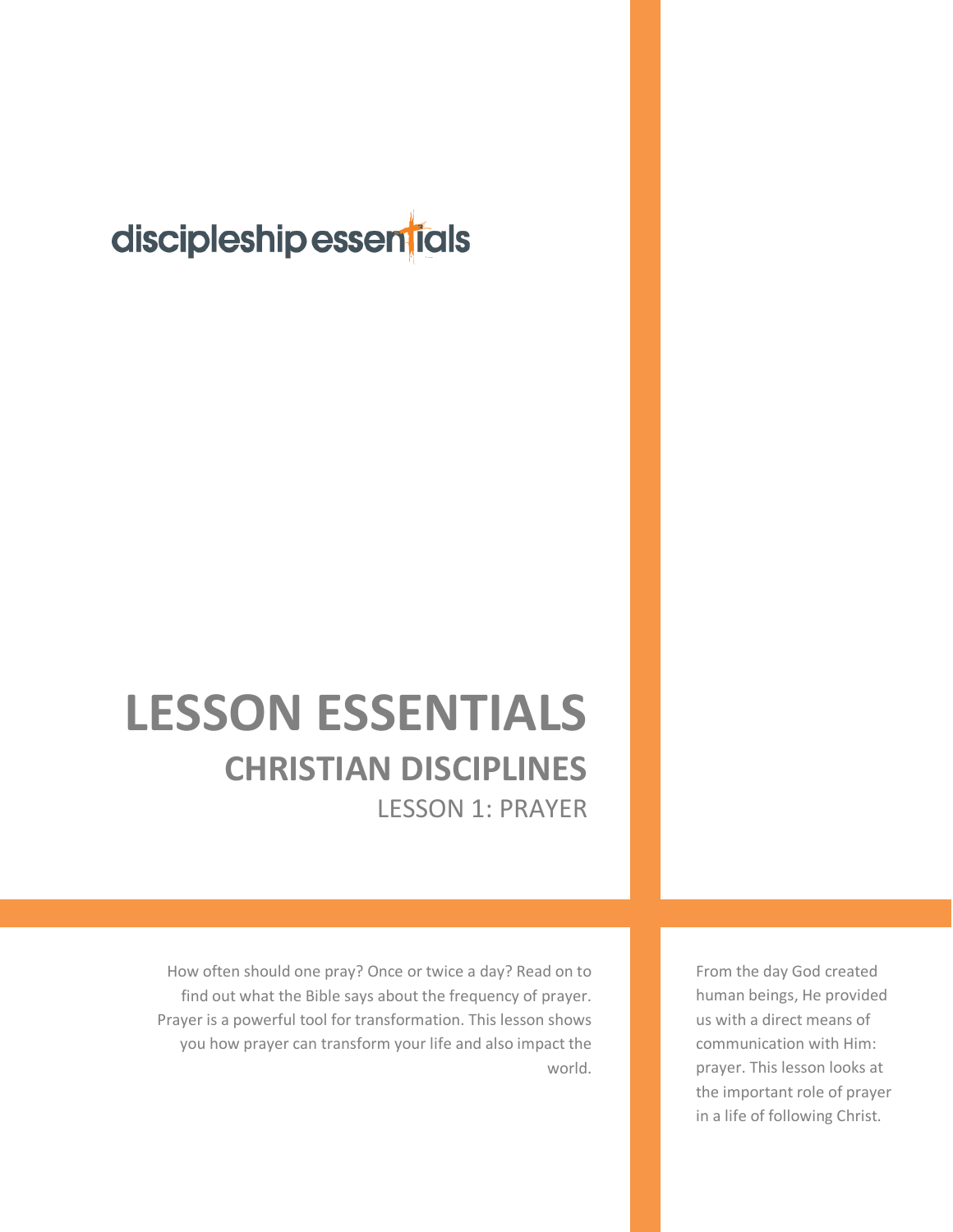"…I will pray with my spirit, but I will pray with my mind also; I will sing praise with my spirit, but I will sing with my mind also." 1 Corinthians 14:15

Prayer is not just something spiritual; it involves our heart, mind, and soul, too.

1 Thessalonians 5:17 encourages us to "pray without ceasing". God is waiting to hear from us and he never gets tired of listening to us.

There is something so reassuring about being able to run to a loving, protective parent and to share your thoughts and feelings, knowing that parent will understand, and even intervene when necessary. Our Heavenly Father has given us this very opportunity though prayer.

Many of us lose out on this opportunity because we have many misconceptions about prayer. Prayer is not reciting a formal sounding report filled with difficult words, ancient phrases we would never use in regular speech, and an 'amen' at the end. Prayer is simply talking to God. Prayer is communicating our feelings, wants, and needs to God, so that we can build a relationship with Him. True prayer is conversational and comes from the heart. 1 Corinthians 14:15 says "...I will pray with my spirit, but I will pray with my mind also; I will sing praise with my spirit, but I will sing with my mind also." Prayer is not merely a religious ritual; it involves our mind and spirit and our body. Prayer is an effective, real conversation with the Living God – an intimate dialogue with our loving Father.

Although prayer is conversational, it usually consists of four aspects: Adoration, Confession, Thanksgiving, and Supplication (you can remember those aspects with the acronym A.C.T.S.)When Jesus taught us to pray, He taught us that we should first praise God for who He is and what He has done for us. This is adoration. We should then offer thanksgiving by thanking Him for our lives, and for blessing us with all that we have. After that, we ask God to show us our sins, confess and repent for them. We also pray that God will keep us away from evil. Only after that do we move to supplication, which is presenting our needs to God.

We should never forget that though God is our Father and friend, He is still the Almighty Creator and we should approach Him with respect and reverence. God is holy and we can approach Him only through Jesus Christ whose sacrifice washed away our sins. When we pray, we should pray to God the Father in the name of Jesus Christ.

Since Prayer is an act not only of fellowship but also of reverence, we should humble ourselves before the Almighty God in our posture, too. You may personally find it best to kneel, or maybe you prefer to sit or stand while you pray. However we shouldn't kneel just because you feel that you are 'supposed to:' your posture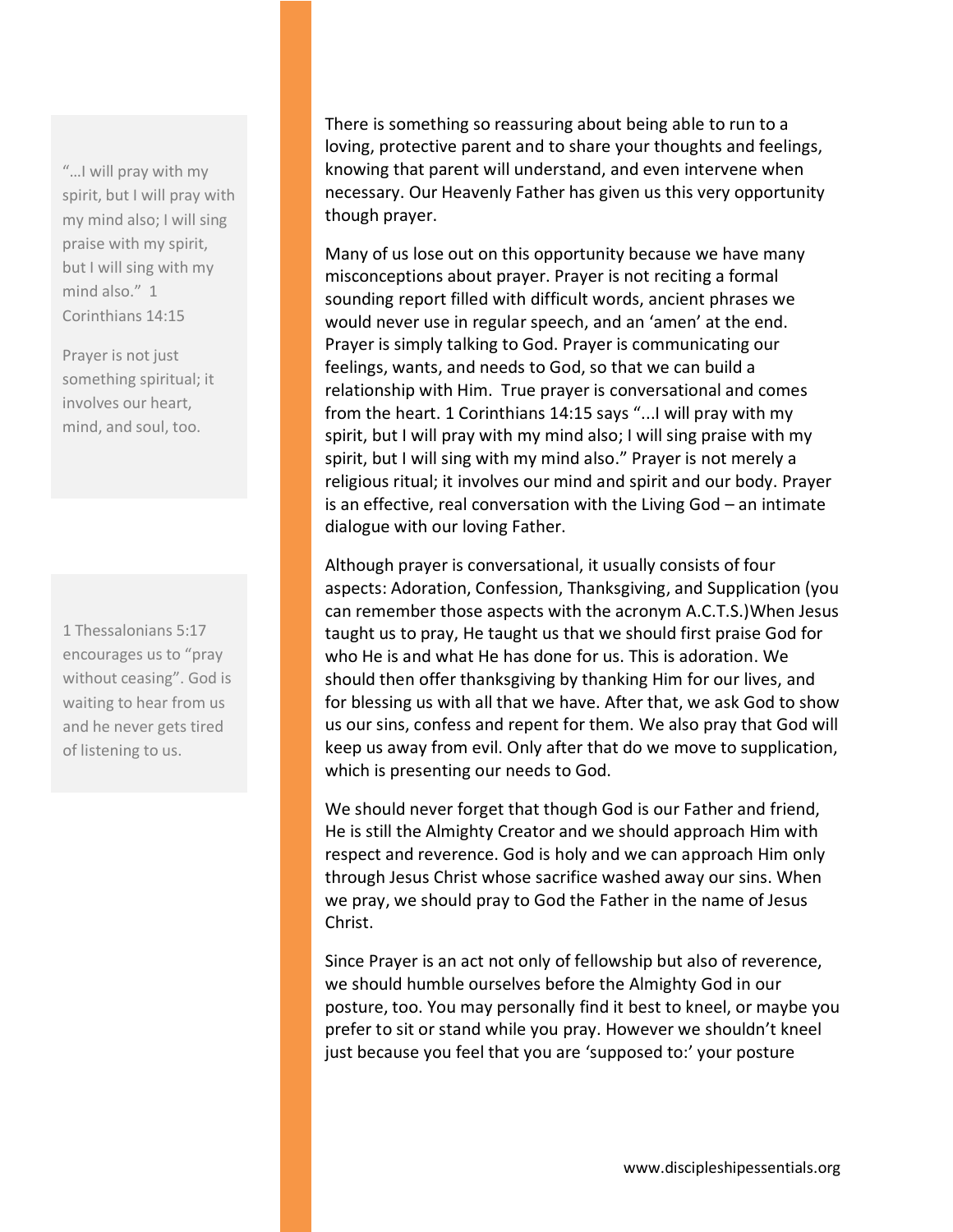should be a reflection of your heart attitude because God doesn't look at your outward appearances; rather, He looks at your heart.

While God is really looking for the intention and purpose of our prayers, we often get stuck with the superficial details. People wonder whether they should pray aloud or silently. We can pray loudly and softly, or even silently, in our mind. But usually, when we pray in groups, we pray loudly so the others can hear, and agree with what we are praying for.

Another frequently asked question is: how often should we pray? There is no standard formula to how many times you should talk to God just like no one can tell you how often you should speak to a good friend. You may have witnessed young people spending hours in conversation even after spending all day together in school. There might be absolutely nothing important to talk about but young people love to share every moment and every boring detail of their lives with each other. The Bible tells us something similar about prayer: 1 Thessalonians 5:17 encourages us to "pray without ceasing." God is waiting to hear from us and he never gets tired of listening to us.

God is glorified through our prayers. In John 14:13, Jesus says, "Whatever you ask in my name, this I will do, that the Father may be glorified in the Son." This is very important to us as followers of Christ, because now that we are identified with Christ, our first purpose in this world is to glorify God. Prayer brings victory in our lives, too. Jesus commanded us in Matthew 26:41 to "watch and pray that you may not enter into temptation. The spirit indeed is willing, but the flesh is weak." God knew our vulnerability to sin and that only a strong relationship with Him could keep us from the temptations of the devil. Prayer therefore protects us from the attacks of the evil one and gives us victory over sin.

Prayer is a significant agent of change. It unleashes the power of God to impact the world. A simple prayer can rewrite history. (James 5:16) God tells us in His Word that When Hannah prayed God blessed her not only with a son, Samuel, but blessed Israel also with a mighty prophet who mentored the first two kings of Israel, Saul and David. When Esther prayed God not only saved her own life when she approached the King but also paved a way to protect all Jews from being exterminated. Today, when the world seems to be swayed by the power and riches of the corrupt may we find strength in an observation made by the English Poet,

#### **LOOKING DEEPER**

Examine the following verses to see what the Bible has to say about prayer:

Mark 11:24

Philippians 4:6-7

1 John 5:14-15

James 1:6

Romans 8:26

Prayer is a significant agent of change. It unleashes the power of God to impact the world. A simple prayer can rewrite history.